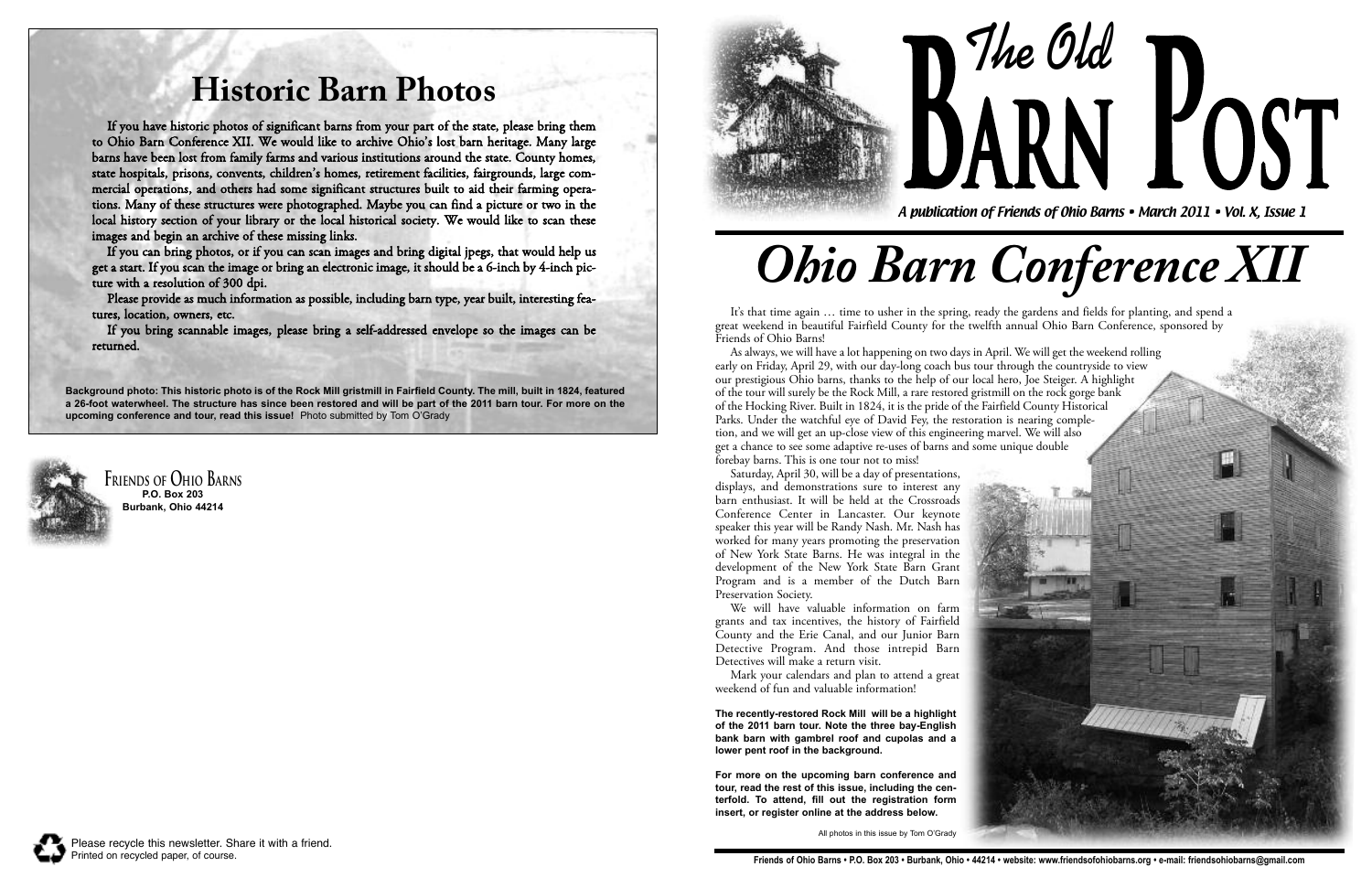Friends of Ohio Barns has entered its second decade of existence … no small feat for a grass roots non-profit organization. We have accomplished much since our inception, notably raising awareness through education, the barn survey program, the mini barn display for kids, the barn detective program, and our collaboration with other organ-

izations to promote, preserve, and restore our beautiful Ohio agricultural symbols.

We continue to promote the educational component of our mission statement every chance we get. We have also been raising money for an endowment fund to directly

impact restoration efforts for Ohio barns. These are all noble causes, but are they enough and will they go on?

Barns continue to disappear at an alarming rate. They decay from lack of use. They are being dismantled and parceled out for flooring, burned or buried for modern, throw-away storage buildings. What can be done?

Our organization, like our barns, is coming to a crossroads. In order to keep pace, we need to keep Ohioans informed. They need to be aware of maintenance, stabilization, and restoration options. They need to know about adaptive re-use options and possible farm incentives.

To do that, we need funding. We need to get more young people involved so our efforts and our organization will continue to grow. We need people willing to step into a board of directors role so there will be a smooth succession of leadership and a continual influx of fresh ideas.

Most important, we need to have our membership grow. The costs of providing the services described above is dwindling our savings. Without membership growth and a steady revenue stream, we will have some hard decisions ahead.

There are currently three open positions.<br>Responsibilities include participating in the annual barn conference, attending board meetings and conference calls, and representing Friends at festivals and events with the satisfaction of knowing that you are doing something to help save a part of

If you are interested in a board position, please send a short biography with your goals and ideas to Friends of Ohio Barns, P.O. Box 203, Burbank, Ohio 44214, or e-mail friendsohiobarns@gmail.com. Remember, new blood brings fresh ideas and keeps the organization alive with promise!

Each year we are excited to send out our Ohio Barn Conference newsletter to all our past members and invite all Ohio stewards of our magnificent barns to see more excellent examples of Ohio barns and be better informed of what Friends of Ohio Barns is doing to help preserve Ohio's barn heritage.

We also do this in the hopes that you consider rejoining us by renewing your membership, which helps us maintain valuable programs such as the barn survey, our junior barn detective evaluation, the kids' mini-barn raising, and most important all the educational and awareness programs that arm enthusiasts with information and aid in their preservation efforts.<br>So please consider renewing your membership! Check out our

The current directors have been in their positions for several years now, and they do an amazing job. Totally volunteer, we devote hours to keep barns in the collective hearts and minds of Ohioans. We also have a small but mighty core group of volunteers who help out tremendously. But we can't do it alone. We need to find folks willing to help us bring in more membership; raise more money, and volunteer more time to help the cause. We need an infusion of new ideas and new blood on the board, both now and when our current members decide to take a well-deserved reduced role in the organization.

website for costs and our secure online payment method. Thanks, and we look forward to seeing you in April!

Part of the fun during each Ohio Barn Conference is the silent auction. Friends of Ohio Barns encourages everyone to bring items for the Saturday event. The proceeds help us offset the costs of the conference and still provide members with a quality program. We hope you can contribute an item or two—something handmade, collectible, storebought, or something interesting you've found in your travels. The more you bring, and the better the items, the more exciting the auction!

If you can't find anything to bring, come prepared to make someone else bid a little higher before walking off with a treasure!

Please help us and the organization by stepping up and taking a more active role, even if it is just to provide us with suggestions of how to tackle our future challenges. We will be the better for it, and our beautiful Ohio barns will thanks you!

#### **Friends of Ohio Barns Board of Directors**

| President<br><b>Ric Beck</b>                                                                 | <b>Delaware County</b>                                                                       | $(614)$ 738-4302                                                               |
|----------------------------------------------------------------------------------------------|----------------------------------------------------------------------------------------------|--------------------------------------------------------------------------------|
| <b>Vice President</b><br>Vacant                                                              |                                                                                              |                                                                                |
| Secretary<br>Sarah Woodall                                                                   | <b>Trumbull County</b>                                                                       | $(330) 856 - 9053$                                                             |
| <b>Treasurer</b><br>Laura Saeger                                                             | <b>Wayne County</b>                                                                          | $(330)$ $624 - 7282$                                                           |
| Membership<br>Dan Troth                                                                      | <b>Delaware County</b>                                                                       | $(740)$ 549-1774                                                               |
| Newsletter<br>Tom O'Grady                                                                    | <b>Athens County</b>                                                                         | $(740)$ 593-7552                                                               |
| <b>Board Members</b><br>Rudy Christian<br><b>Gary Clower</b><br>Paul Knoebel<br>Larry Sulzer | <b>Wayne County</b><br><b>Trumbull County</b><br><b>Stark County</b><br><b>Summit County</b> | $(330)$ 624-7282<br>$(330)$ 394-2613<br>$(330) 882 - 5027$<br>$(330)$ 657-2135 |

# **FOB at a crossroads** Board member elections<br>**Randy Nash to be featured speaker**

*Random Thoughts Ric Beck*

*Friends of Ohio Barns president*

taken down and erected about fifty barns including an English threshing barn he restored at the Farmers Museum in Cooperstown, Otsego County, New York. In 2000 Randy Nash retired from carpentry and began working with the \$4 million New York State Barn Grant of New York barns and their builders. He Program. He has visited all of the New York barns awarded grants. The nearly

### **Membership renewal time!**

#### **Donate to the Silent Auction**

unlikely that you know exactly which one it is. Randy Nash, featured speaker at Ohio Barn Conference XII, will talk about characteristics that will help you identify the earliest barns in your area. He will also explore some ethnic characteristics that may connect one of these early settlement barns with old world barns.

Randy and his wife Betsy raised their family in the three-bay Ripking Dutch barn that he carefully dismantled in East

Fishkill, New York, in 1985. When he found it, the building was in poor shape and the loose hay in the loft had been abandoned there 35 years before. In the 2001 second edition of Fitchen's New World Dutch Barn (Fitchen #1, plate 11), he writes that the Ripking barn was saved by a "barn renovator" in 1985 and moved to a site southeast of Syracuse. He dates the Dutch barn circa 1790, and the renovator was Randy.

Every town has its oldest barn. It's foot-deep barn has classic early lines with low 9 ½-foot-high side walls. Randy has 5,000 original applications and the 1,300





He moved, repaired and put the barn back up in Cazenovia, New York, in1990. Its conversion to a home/office/shop has been an ongoing project ever since. The 44-foot-wide by 36applications for the year 2001 have all been saved. These files include photographs, descriptions, and measurements of about 6,300 barns. They are sorted by district and most certainly will be valuable in future studies of New York State barns. This opportunity also enabled Randy to continue his personal research and study has gathered a great deal of information about the settlement patterns and agricultural practices of those homesteaders.

Randy is also a founding, active, and respected member of the Traditional Timberframe Research and Advisory Group, which is how we met and became friends.

— Rudy Christian

We are anxiously awaiting your entry for the 2011 Barn of the Year award. Have you been a good steward of your barn, doing your best to preserve it for this and future generations? We want to hear from you. Send us your nomination form and include photos.

Deadline for entries is April 17!

Ohio has the greatest variety of styles of barns in the world, and we know that many of these barns are sitting out there, alone in their field, patiently waiting to be nominated. So ...

Bring 'em to the dance!

Nominations will be judged in three categories this year: Agricultural use, Adaptive re-use (non-agricultural), and Stewardship. Some of the criteria we use to select barns are:

Agricultural Use: History of your barn, its original intent and current use, current condition, and efforts made to preserve

the barn.

Adaptive Reuse: History of barn and present day use, completed restoration

work, aesthetics, significance, exposure and accessibility to the community. Stewardship: Well-maintained or restored barns that don't meet the criteria above, but serve a family function such as storage, or an entertainment structure not readily accessible to public. We created this category because some barns just don't fit into either of the first two, and we want to celebrate them as well.

framed outbuildings you have come across in your travels. What is the greatest timber-framed corncrib, smokehouse, outhouse, chicken coop, or other outbuilding you have seen?

Nominations should include photos, the current owner's name, location of the barn, current use of the barn, history of the barn including the date you believe it was built (with supporting facts), the barn's builder, if known, and information on repairs and who made them, if known. Perhaps a fourth category? We would love to see photos of timber-For a registration form, call Dan Troth, (740) 549-1774, or copy one from the Friends website. Nominations may be mailed to Dan Troth, 7591 Perry Road, Delaware, Ohio 43015. The award plaques, each painstakingly handmade from antique barn siding by an FOB director, will be proudly presented at the conference on Saturday, April 30, 2011.

We work hard to be as objective and unbiased as humanly possible when we select the winners, but if anyone happens to send Friends of Ohio Barns a check in the amount of \$1,000,000 along with their Barn of the Year entry, we must admit that it would weigh heavily in your favor.

## **Do you own the 2011 Barn of the Year?**

**Datestones like these make it easy to determine a barn's age. But what about barns without dates? You'll know more after Randy's presentation. Meanwhile, see all three of these barns, built in 1831, 1835, and 1857, on the Fairfield County barn tour.**

### **Important barn tour details**

Tour buses will meet at the host hotel (Holiday Inn Express) on Friday to take us on a fabulous day-long journey through Fairfield County.

Registration for the conference and tour/conference packets will be handed out at this time for those signed up for the full conference. Please be at the parking lot by 8 a.m. so we can start the process. We need to be boarded and on the road no later than 9! Coffee and morning treats await you, so don't be late!

to fill board positions of members whose terms are expiring.